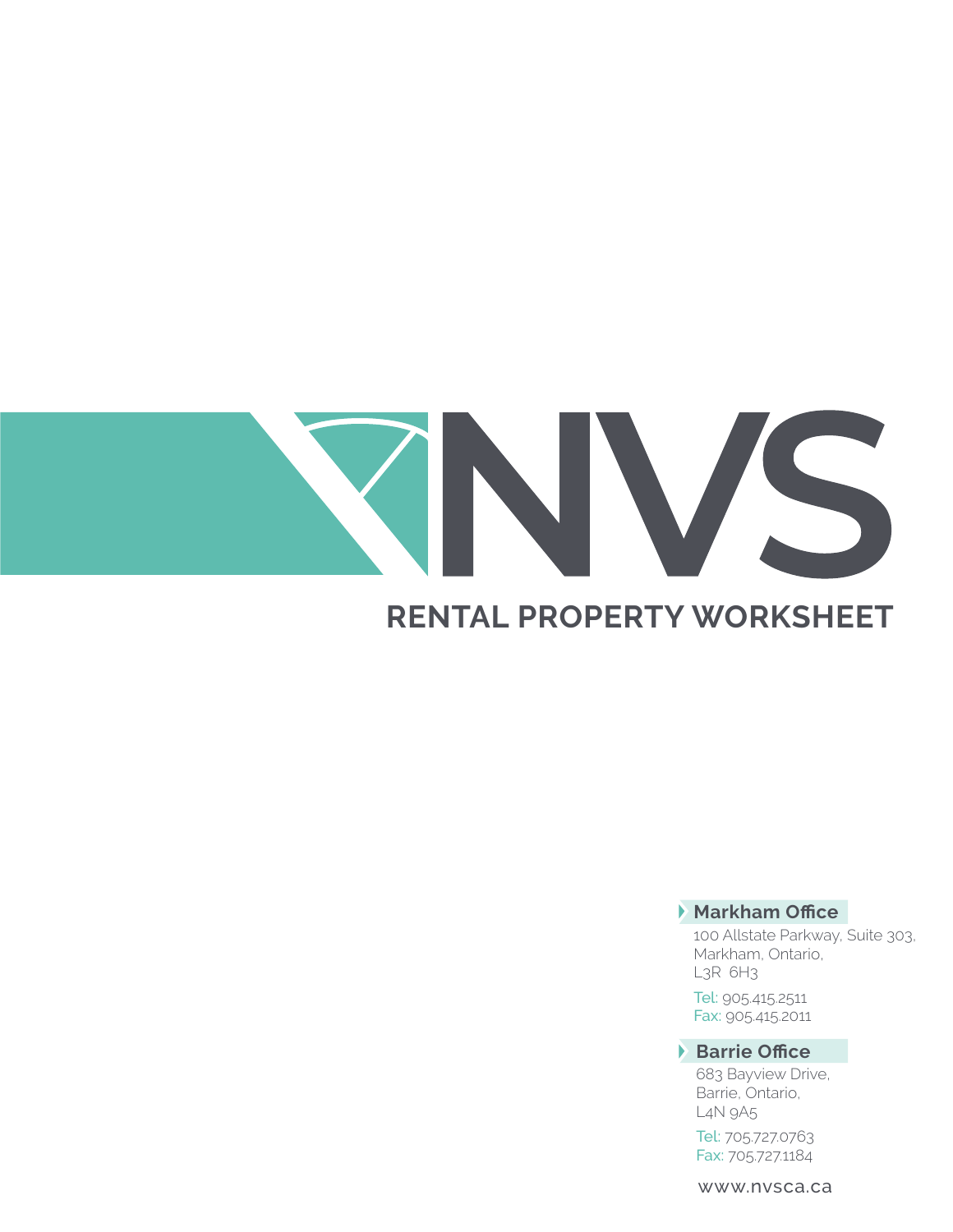

## **RENTAL PROPERTY WORKSHEET**

Warning: This is not an official Canada Revenue Agency form and should not be filed with any tax return

| PROPERTY#1<br>Address:<br>Number of Units Rented:<br>Rented at Fair Market Value? | $O$ Yes          | $O$ No            |             |             |             |
|-----------------------------------------------------------------------------------|------------------|-------------------|-------------|-------------|-------------|
| PROPERTY#2<br>Address:<br>Number of Units Rented:<br>Rented at Fair Market Value? | O <sub>Yes</sub> | $O$ No            |             |             |             |
| PROPERTY#3<br>Address:<br>Number of Units Rented:<br>Rented at Fair Market Value? | O <sub>Yes</sub> | $O$ <sub>No</sub> |             |             |             |
|                                                                                   |                  |                   | Property #1 | Property #2 | Property #3 |

| Is the property owned by you the taxpayer $(T)$ ,                                                |            |                  |            |
|--------------------------------------------------------------------------------------------------|------------|------------------|------------|
| your spouse $(S)$ , joint with spouse $(J)$ or in partnership                                    | - Select - | - Select -       | - Select - |
|                                                                                                  |            |                  |            |
| Is this property your principal residence also?                                                  | Yes        | ) Yes            | Yes        |
| If so, what percentage is used personally?                                                       |            |                  |            |
| Is the lessee related to you?                                                                    | Yes        | $\mathcal Y$ Yes | Yes        |
| Do you intend to re-occupy the property?                                                         | Yes        | $\bigcup$ Yes    | Yes        |
| Have you filed an election to treat one of the rental<br>properties as your principal residence? | Yes        | $\mathcal Y$ Yes | Yes        |
|                                                                                                  |            |                  |            |

If ownership is a partnership, please provide details of other partners below:

| Partner #1<br>Name:<br>S.I.N. | Address: |
|-------------------------------|----------|
| Partner #2<br>Name:<br>S.I.N. | Address: |
| Partner #3<br>Name:<br>S.I.N. | Address: |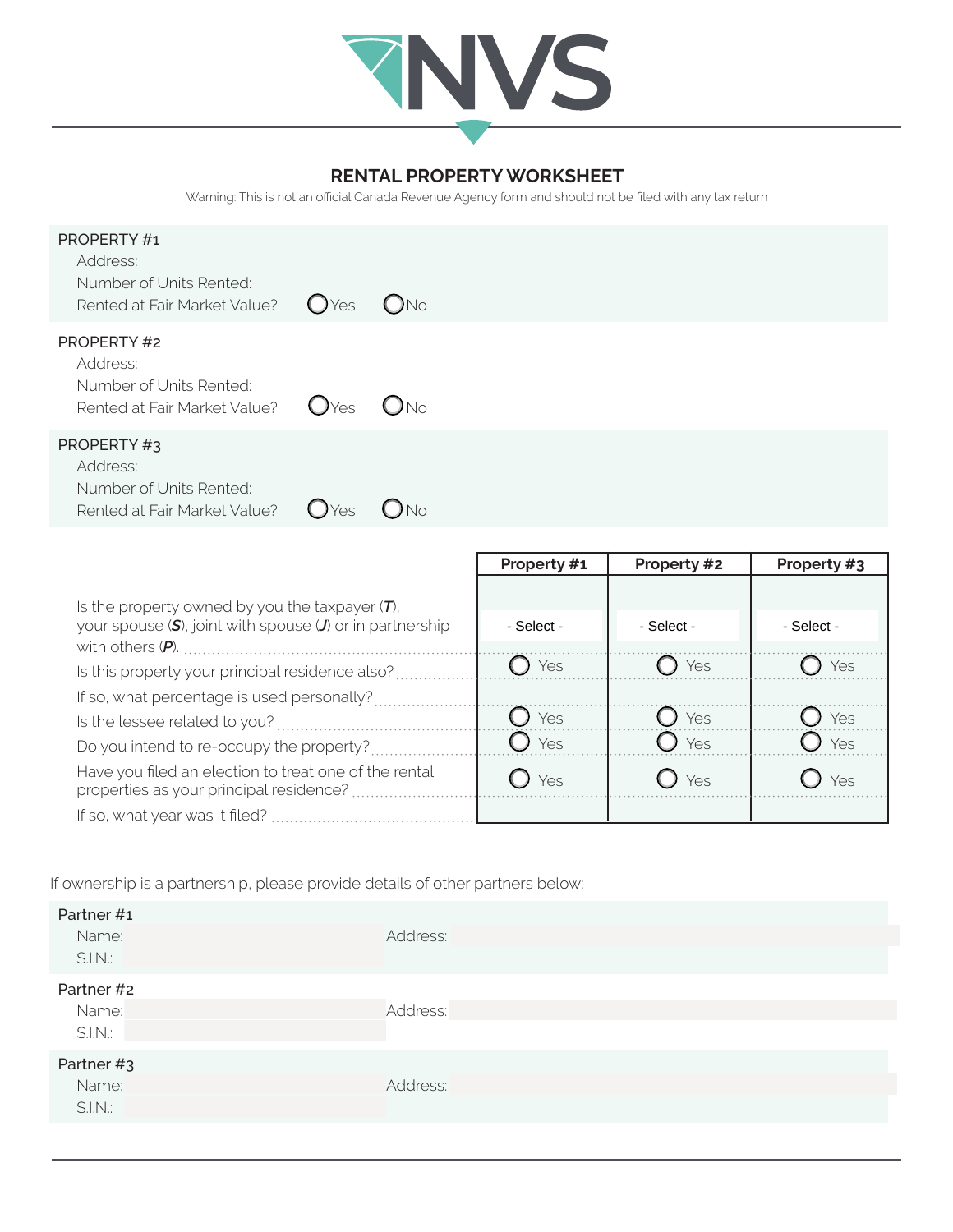

٦

### RENTAL PROPERTY INCOME EXPENSES

|                                                | Property #1 | Property #2 | Property #3 |
|------------------------------------------------|-------------|-------------|-------------|
| Currency: (Cdn \$, US \$ or Other)             |             |             |             |
| Rental income:                                 |             |             |             |
| Expenses:                                      |             |             |             |
| Advertising:                                   |             |             |             |
| Insurance:                                     |             |             |             |
| Interest:                                      |             |             |             |
| Maintenance and repairs:                       |             |             |             |
| Management and administration fees:            |             |             |             |
| Motor vehicle expenses: (see below)            |             |             |             |
| Office expenses:                               |             |             |             |
| Legal, accounting and other professional fees: |             |             |             |
| Property taxes:                                |             |             |             |
| Salaries, wages and benefits:                  |             |             |             |
| Travel:                                        |             |             |             |
| Utilities:                                     |             |             |             |
| Other expenses:                                |             |             |             |

| <b>VEHICLE EXPENSES</b>                                         | Vehicle #1 | Vehicle #2 | Vehicle #3 |
|-----------------------------------------------------------------|------------|------------|------------|
| Make of vehicle:                                                |            |            |            |
| Year of vehicle:                                                |            |            |            |
| Total kilometers driven during the year:                        |            |            |            |
| Total kilometers driven for rental property purposes:           |            |            |            |
| Vehicle expenses:                                               |            |            |            |
| Fuel:                                                           |            |            |            |
| Insurance:                                                      |            |            |            |
| Licence and registration:                                       |            |            |            |
| Maintenance and repairs:                                        |            |            |            |
| Leased vehicle information<br>MSRP of leased vehicle:           |            |            |            |
| Start date of lease:                                            |            |            |            |
| End date of lease:                                              |            |            |            |
| Total lease payments made in the year:<br>(including all taxes) |            |            |            |